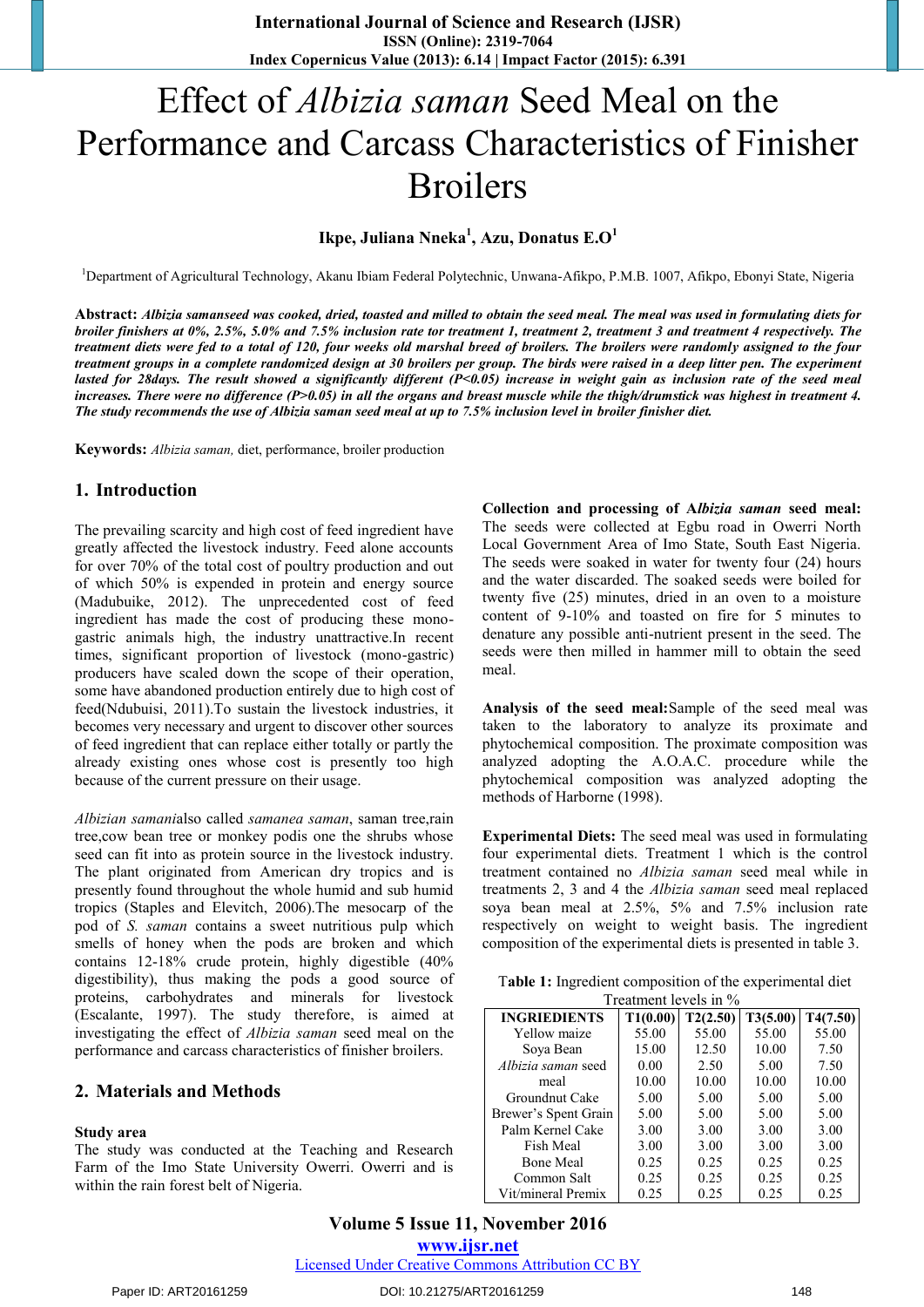## **International Journal of Science and Research (IJSR) ISSN (Online): 2319-7064 Index Copernicus Value (2013): 6.14 | Impact Factor (2015): 6.391**

**Experimental birds and design:** A total of one hundred and twenty (120) Marshal Breed finisher broilers of four weeks of age were used for the experiment. The broilers were divided into four experimental groups of 30 broilers each which was replicated 3 times to give 10 broilers per replicate. The groups were randomly assigned to the experimental diets and raised on deep litter system of management. Feed and water were given *adlibitum* and proper routine management practices and medication adopted. The experiment lasted for twenty eight (28) days.

**Data collection:** The broilers were weighed at the beginning and end of the experiment to obtain their weight gain. Feed intake was determined by subtracting the weight of the leftover feed from the weight of feed offered after 24 hours. At the end of the 35 days feeding trial, 3 broilers were randomly selected from each replicate for carcass and organ weight assessment. The broilers were starved of feed for 12 hours prior to slaughter while water was provided. Slaughtering was done by severing the jugular vein with a sharp knife.

The carcass were dressed and cut into parts according to the method of Okorie (2006). The cut parts and organs were expressed as a percentage of live weight.

**Data Analysis:** The data obtained from this study, was subjected to statistical analysis using analysis of variance procedure and computed with IBM SPSS version 22. Significantly difference (P<0.05) means were separated using Duncan Multiple Range Test of the statistical software.

### **3. Results**

The result of the proximate and phytochemical analyses of

| Treatment levels %                                              |                   |                |             |                      |            |
|-----------------------------------------------------------------|-------------------|----------------|-------------|----------------------|------------|
| <b>PARAMETERS</b>                                               | T1(0.00)          | T2(2.50)       | T3(5.00)    | T4(7.5)              | <b>SEM</b> |
| Average Initial weight $(g)$                                    | 793               | 783            | 801         | 794                  | 1.95       |
| Final Average Weight (g)                                        | 2900 <sup>d</sup> | $3033^{\circ}$ | $3100^{b}$  | 3366.67 <sup>a</sup> | 4.13       |
| Average Daily Weight gain (g)                                   | $75.25^{\circ}$   | $80.18^{b}$    | $82.11^{b}$ | $91.88^{\rm a}$      | 1.82       |
| Average Daily Feed Intake (g/day)                               | $213.33^{a}$      | $207.10^{b}$   | $208.69^b$  | $195.52^{\circ}$     | 1.98       |
| Feed conversion ratio <i>(feed intake</i> / <i>weight gain)</i> | $2.83^{\circ}$    | $2.58^{b}$     | $2.54^{b}$  | $2.13^{\circ}$       | 0.76       |
| Mortality                                                       | $\theta$          |                |             |                      |            |

**Table 4:** Performance of finisher broilers fed different dietary levels of Albizia saman Seed meal

*Albizia saman* seed meal are presented in table 2 and table 3 respectively. The seed meal contains reasonable amount of protein. The quantity of tannin was high, cardiac glycoside, saponin, alkaloids and flavoids were moderate while oxalate, phytate and phenols were low.

| Table 2          |              |  |  |
|------------------|--------------|--|--|
| <b>Nutrients</b> | Amount (%DM) |  |  |
| Moisture         | 10.9         |  |  |
| Ash              | 5.1          |  |  |
| Ether extract    | 7.2          |  |  |
| Crude fiber      | 8.0          |  |  |
| Crude protein    | 16.0         |  |  |
| Carbohydrate     | 52.8         |  |  |

| Table 3                                                     |                   |  |
|-------------------------------------------------------------|-------------------|--|
| Proximate composition of <i>Albizia Saman</i> seed meal.    |                   |  |
| Phytochemical composition of <i>Albizia saman</i> seed meal |                   |  |
| Component                                                   | Qualitative value |  |

| сошронене          | Vuantative value |
|--------------------|------------------|
| Tannin             | $^{+++}$         |
| Saponins           | $^{++}$          |
| Alkaloids          | $^{++}$          |
| Flavonoids         | $^{++}$          |
| Cardiac glycosides | $++$             |
| Oxalate            |                  |
| Phytate            |                  |
| Phenols            |                  |

#### DM = Dry Matter

The result of performance of the finisher broilers fed diets containing *Albizia saman* seed meal is presented in table 4. The result showed that there was a significant ( $P < 0.05$ ) progressive increase in the average weight gain as the inclusion rate of *Albizia saman* seed meal increased in the treatment diets.The results for feed intake, was significantly highest in control group, treatment2 and treatment3 were uniform and significantly higher than treatment4.Feed conversion ratio has a significantly highest value in control and least in treatment4. No mortality was recorded.

Without subscript= *Not Significant* a,b,c,d means with different superscript are significantly (P<0.05) different.SEM= standard error mean

The result for carcass characteristics of finisher broilers fed the diets is presented in table 5. The result showed that there was no significant difference (P>0.05) among the treatments for plucked weight, eviscerated weight, breast muscle and the organs. The result forthigh/drumstick showed significantly (P>0.05) highest in treatment4, treatment 2 and 3, and

#### Paper ID: ART20161259 DOI: 10.21275/ART20161259 149